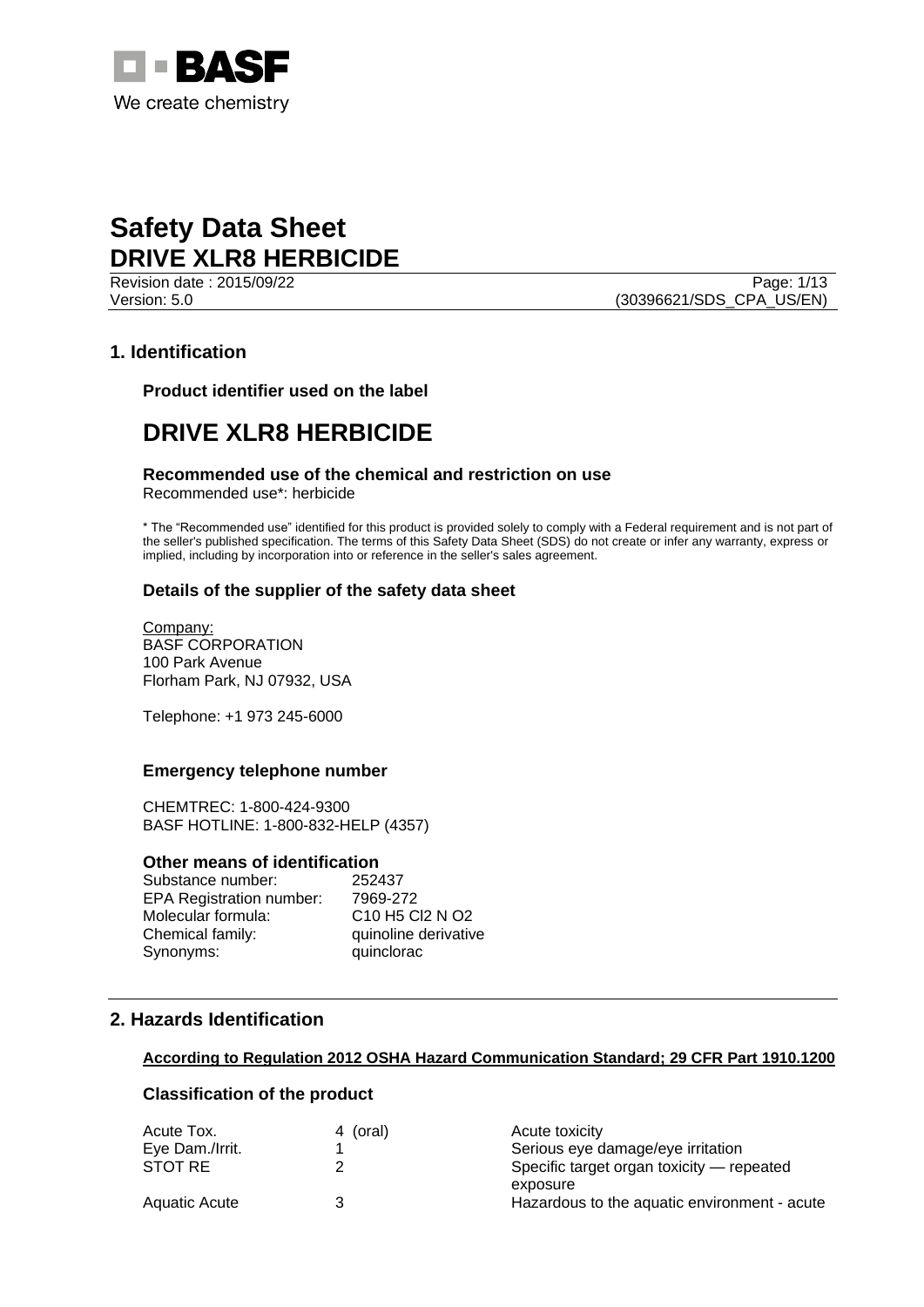Revision date : 2015/09/22 Page: 2/13

Version: 5.0 (30396621/SDS\_CPA\_US/EN)

Aquatic Chronic 4 4 Hazardous to the aquatic environment - chronic

## **Label elements**

Pictogram:



Signal Word: Warning

| <b>Hazard Statement:</b>               |                                                                                                                                                        |
|----------------------------------------|--------------------------------------------------------------------------------------------------------------------------------------------------------|
| H373                                   | May cause damage to organs through prolonged or repeated exposure.                                                                                     |
| H413                                   | May cause long lasting harmful effects to aquatic life.                                                                                                |
| Precautionary Statements (Prevention): |                                                                                                                                                        |
| P280                                   | Wear eye/face protection.                                                                                                                              |
| P260                                   | Do not breathe dust/gas/mist/vapours.                                                                                                                  |
| P273                                   | Avoid release to the environment.                                                                                                                      |
| P270                                   | Do not eat, drink or smoke when using this product.                                                                                                    |
| P264                                   | Wash with plenty of water and soap thoroughly after handling.                                                                                          |
| Precautionary Statements (Response):   |                                                                                                                                                        |
|                                        | P305 + P351 + P338 IF IN EYES: Rinse cautiously with water for several minutes. Remove<br>contact lenses, if present and easy to do. Continue rinsing. |
| P310                                   | Immediately call a POISON CENTER or doctor/physician.                                                                                                  |
| P330                                   | Rinse mouth.                                                                                                                                           |
| Precautionary Statements (Disposal):   |                                                                                                                                                        |
| P501                                   | Dispose of contents/container to hazardous or special waste collection<br>point.                                                                       |

# **Hazards not otherwise classified**

Labeling of special preparations (GHS):

The following percentage of the mixture consists of components(s) with unknown hazards regarding the acute toxicity: 0 - 1 % dermal

The following percentage of the mixture consists of components(s) with unknown hazards regarding the acute toxicity: 0 - 1 % oral

The following percentage of the mixture consists of components(s) with unknown hazards regarding the acute toxicity: 0 - 1 % Inhalation - vapour

The following percentage of the mixture consists of components(s) with unknown hazards regarding the acute toxicity: 0 - 1 % Inhalation - mist

# **According to Regulation 1994 OSHA Hazard Communication Standard; 29 CFR Part 1910.1200**

## **Emergency overview**

CAUTION: Causes eye irritation. HARMFUL IF SWALLOWED. HARMFUL IF ABSORBED THROUGH SKIN. HARMFUL IF INHALED. Prolonged or repeated skin contact may cause sensitization or allergic reactions. KEEP OUT OF REACH OF CHILDREN. KEEP OUT OF REACH OF DOMESTIC ANIMALS.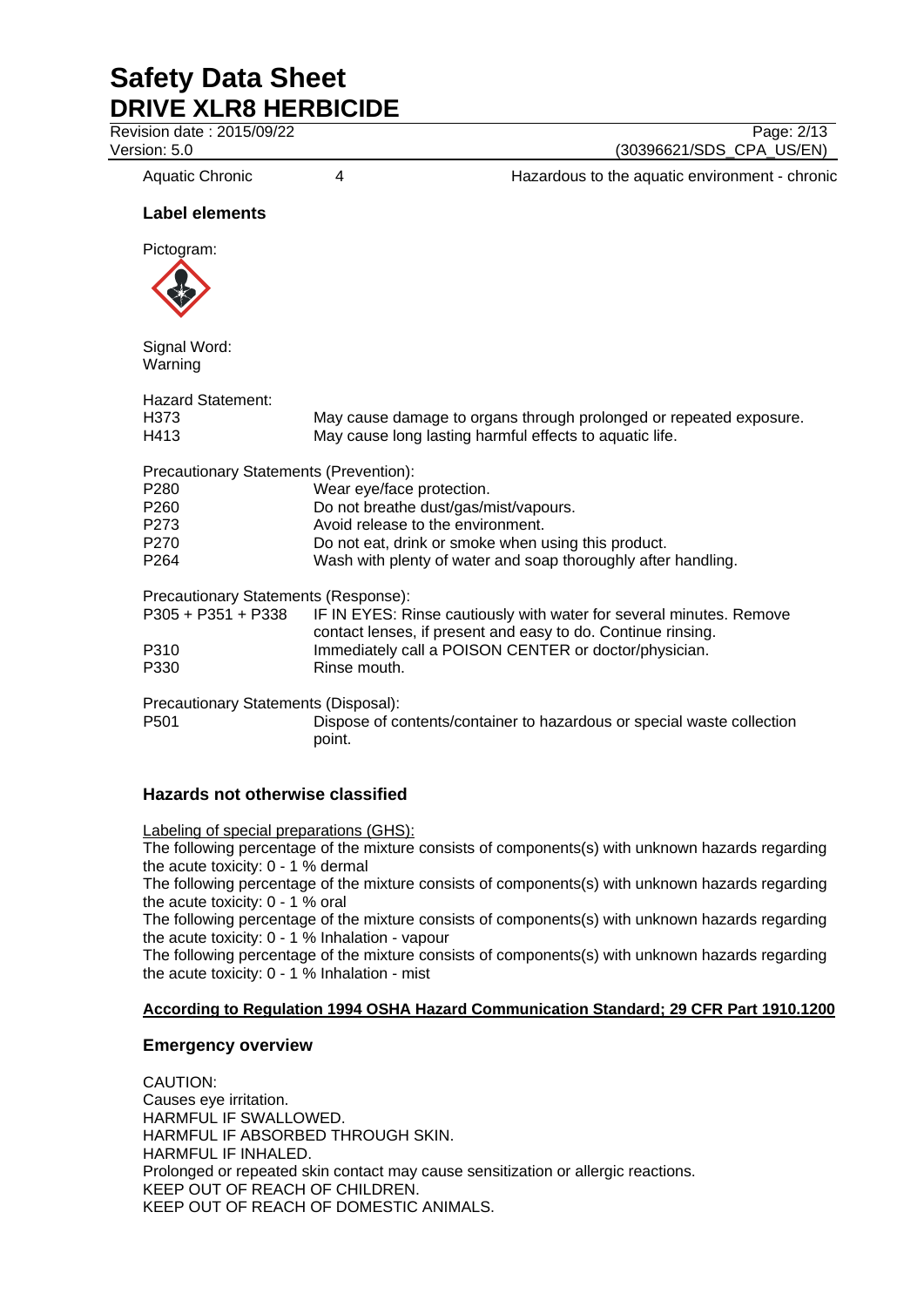Revision date : 2015/09/22 Page: 3/13

Version: 5.0 (30396621/SDS\_CPA\_US/EN)

Avoid contact with the skin, eyes and clothing. Avoid inhalation of mists/vapours.

# **3. Composition / Information on Ingredients**

## **According to Regulation 2012 OSHA Hazard Communication Standard; 29 CFR Part 1910.1200**

| <b>CAS Number</b> | Weight %        | <b>Chemical name</b> |
|-------------------|-----------------|----------------------|
| 84087-01-4        | 15.95%          | quinclorac           |
| $107 - 21 - 1$    | $25.0 - 75.0\%$ | ethylene glycol      |
| 124-40-3          | $1.0 - 5.0\%$   | dimethylamine        |

# **According to Regulation 1994 OSHA Hazard Communication Standard; 29 CFR Part 1910.1200**

| <b>CAS Number</b> | Weight %   | <b>Chemical name</b>    |
|-------------------|------------|-------------------------|
| 84087-01-4        | 15.95%     | quinclorac              |
| 107-21-1          | 49.7 %     | 1.2-Ethanediol          |
|                   | $34.35 \%$ | Proprietary ingredients |

# **4. First-Aid Measures**

### **Description of first aid measures**

#### **General advice:**

Remove contaminated clothing.

#### **If inhaled:**

Keep patient calm, remove to fresh air, seek medical attention. Immediately administer a corticosteroid from a controlled/metered dose inhaler.

#### **If on skin:**

Immediately wash thoroughly with plenty of water, apply sterile dressings, consult a skin specialist.

#### **If in eyes:**

Immediately wash affected eyes for at least 15 minutes under running water with eyelids held open, consult an eye specialist.

#### **If swallowed:**

Immediately rinse mouth and then drink 200-300 ml of water, seek medical attention.

## **Most important symptoms and effects, both acute and delayed**

Symptoms: The most important known symptoms and effects are described in the labelling (see section 2) and/or in section 11., Further important symptoms and effects are so far not known.

## **Indication of any immediate medical attention and special treatment needed**

#### Note to physician

Treatment: Treat according to symptoms (decontamination, vital functions), no known specific antidote.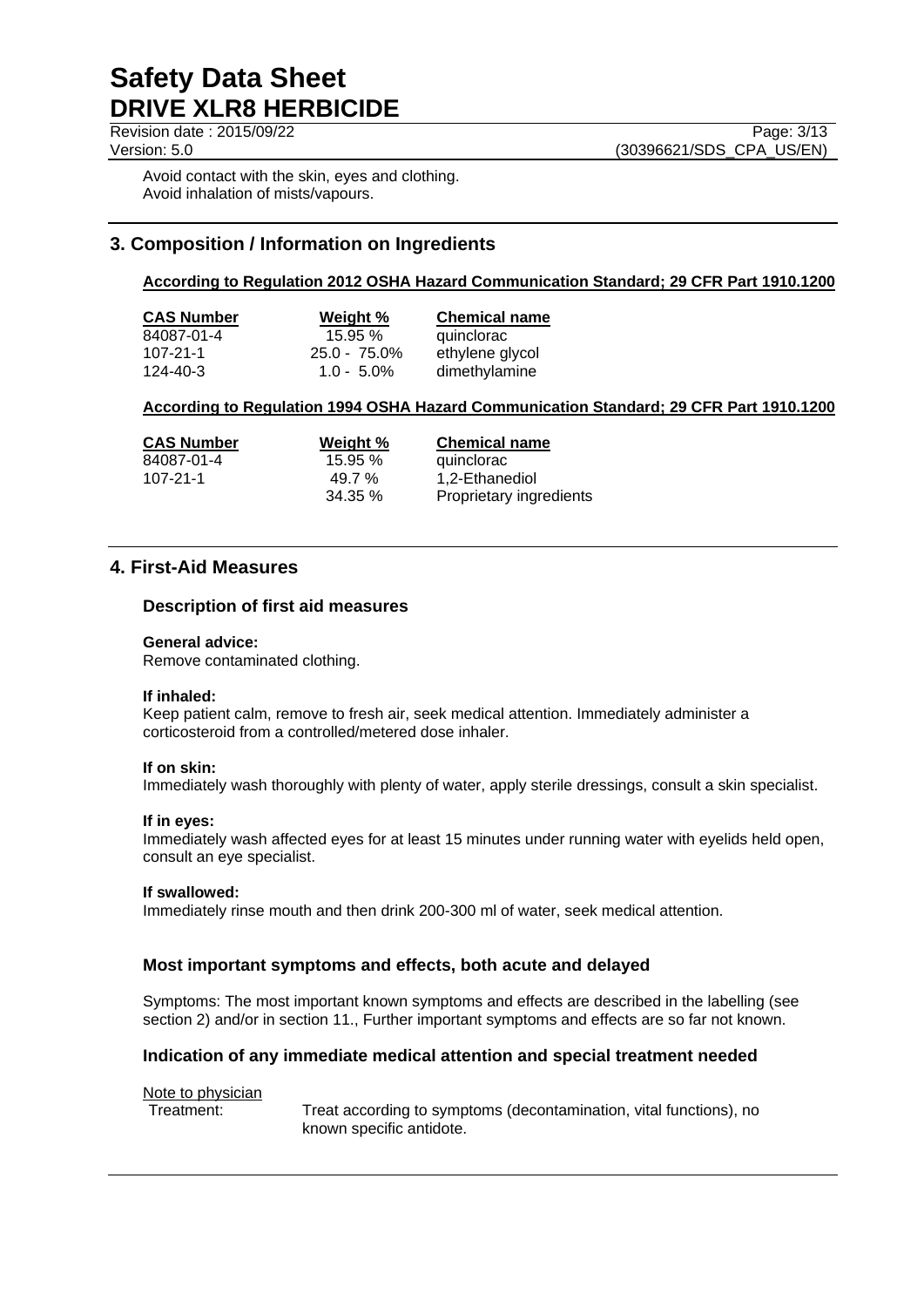Revision date : 2015/09/22 Page: 4/13 Version: 5.0 (30396621/SDS\_CPA\_US/EN)

# **5. Fire-Fighting Measures**

## **Extinguishing media**

Suitable extinguishing media: foam, dry powder, carbon dioxide, water spray

# **Special hazards arising from the substance or mixture**

Hazards during fire-fighting: carbon monoxide, carbon dioxide, nitrogen dioxide, Hydrogen chloride, halogenated hydrocarbons, Hydrocarbons, Traces of the substances/groups of substances mentioned can be released in case of fire.

## **Advice for fire-fighters**

Protective equipment for fire-fighting: Firefighters should be equipped with self-contained breathing apparatus and turn-out gear.

### **Further information:**

Evacuate area of all unnecessary personnel. Contain contaminated water/firefighting water. Do not allow to enter drains or waterways.

# **6. Accidental release measures**

### **Personal precautions, protective equipment and emergency procedures**

Take appropriate protective measures. Clear area. Shut off source of leak only under safe conditions. Extinguish sources of ignition nearby and downwind. Ensure adequate ventilation. Wear suitable personal protective clothing and equipment.

## **Environmental precautions**

Do not discharge into the subsoil/soil. Do not discharge into drains/surface waters/groundwater. Contain contaminated water/firefighting water.

## **Methods and material for containment and cleaning up**

Dike spillage. Pick up with suitable absorbent material. Place into suitable containers for reuse or disposal in a licensed facility. Spilled substance/product should be recovered and applied according to label rates whenever possible. If application of spilled substance/product is not possible, then spills should be contained, solidified, and placed in suitable containers for disposal. After decontamination, spill area can be washed with water. Collect wash water for approved disposal.

# **7. Handling and Storage**

## **Precautions for safe handling**

RECOMMENDATIONS ARE FOR MANUFACTURING, COMMERCIAL BLENDING, AND PACKAGING WORKERS. PESTICIDE APPLICATORS & WORKERS must refer to the Product Label and Directions for Use attached to the product for Agricultural Use Requirements in accordance with the EPA Worker Protection Standard 40 CFR part 170. Ensure adequate ventilation. Provide good ventilation of working area (local exhaust ventilation if necessary). Keep away from sources of ignition - No smoking. Keep container tightly sealed. Protect contents from the effects of light. Protect against heat. Protect from air. Handle and open container with care. Do not open until ready to use. Once container is opened, content should be used as soon as possible. Avoid aerosol formation. Avoid dust formation. Provide means for controlling leaks and spills. Do not return residues to the storage containers. Follow label warnings even after container is emptied. The substance/ product may be handled only by appropriately trained personnel. Avoid all direct contact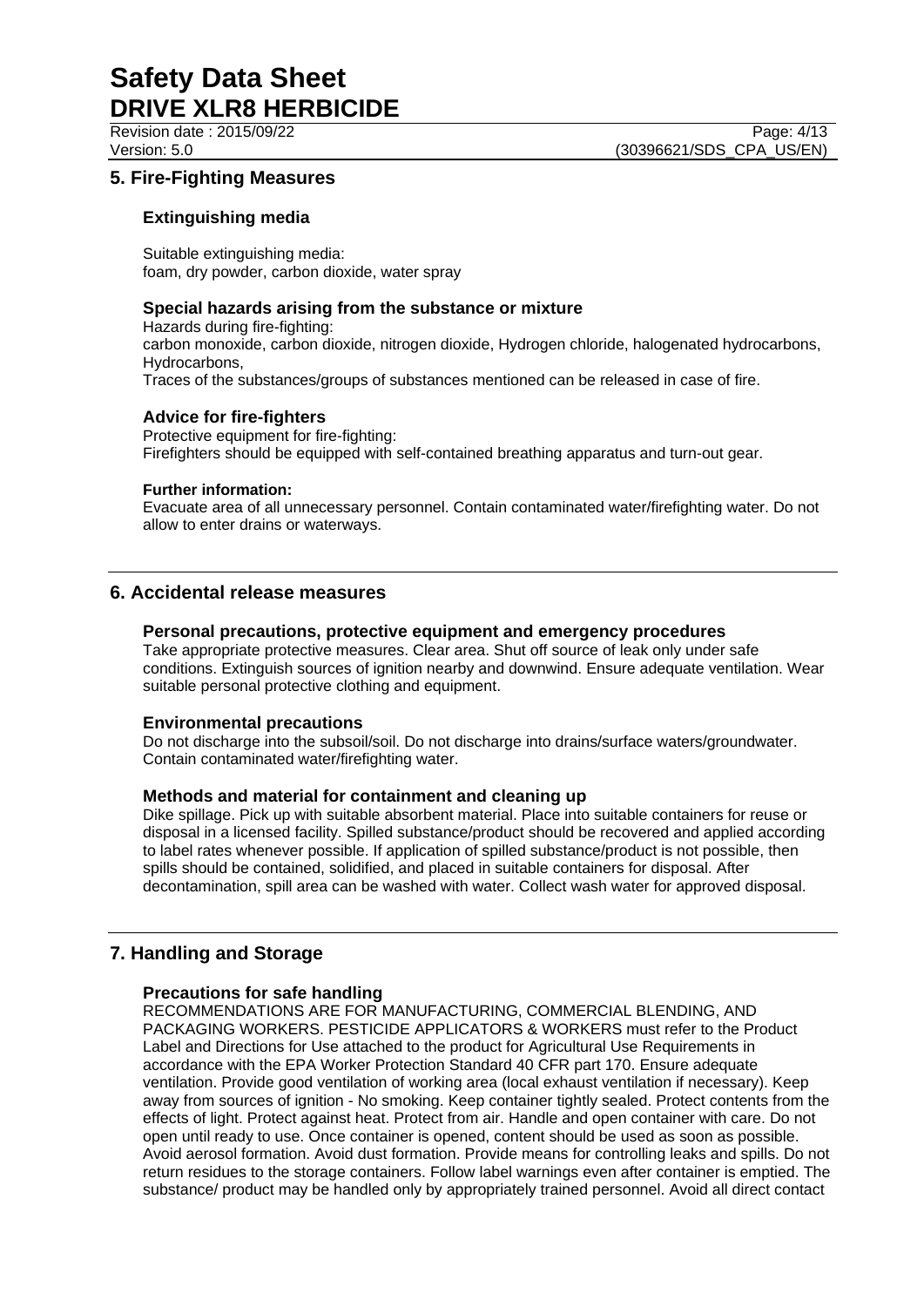Revision date : 2015/09/22 Page: 5/13

with the substance/product. Avoid contact with the skin, eyes and clothing. Avoid inhalation of dusts/mists/vapours. Wear suitable personal protective clothing and equipment.

### Protection against fire and explosion:

The relevant fire protection measures should be noted. Fire extinguishers should be kept handy. Avoid all sources of ignition: heat, sparks, open flame. Sources of ignition should be kept well clear. Avoid extreme heat. Keep away from oxidizable substances. Electrical equipment should conform to national electric code. Ground all transfer equipment properly to prevent electrostatic discharge. Electrostatic discharge may cause ignition.

## **Conditions for safe storage, including any incompatibilities**

Segregate from incompatible substances. Segregate from foods and animal feeds. Segregate from textiles and similar materials.

Further information on storage conditions: Keep only in the original container in a cool, dry, wellventilated place away from ignition sources, heat or flame. Protect containers from physical damage. Protect against contamination. The authority permits and storage regulations must be observed. Protect from temperatures above: 40 °C

Changes in the properties of the product may occur if substance/product is stored above indicated temperature for extended periods of time.

# **8. Exposure Controls/Personal Protection**

#### **Users of a pesticidal product should refer to the product label for personal protective equipment requirements.**

#### **Components with occupational exposure limits**

| ethylene glycol | OSHA PEL<br><b>ACGIH TLV</b> | CLV 50 ppm $125 \text{ mg/m}$ ;<br>TLV value 100 mg/m3 aerosol;<br>Ceiling Limit |
|-----------------|------------------------------|----------------------------------------------------------------------------------|
| dimethylamine   | OSHA PEL<br><b>ACGIH TLV</b> | PEL 10 ppm 18 mg/m3;<br>TWA value 5 ppm; STEL value 15 ppm;                      |

#### **Advice on system design:**

Whenever possible, engineering controls should be used to minimize the need for personal protective equipment.

#### **Personal protective equipment**

### **RECOMMENDATIONS FOR MANUFACTURING, COMMERCIAL BLENDING, AND PACKAGING WORKERS:**

#### **Respiratory protection:**

Wear respiratory protection if ventilation is inadequate. Wear a NIOSH-certified (or equivalent) organic vapour/particulate respirator. For situations where the airborne concentrations may exceed the level for which an air purifying respirator is effective, or where the levels are unknown or Immediately Dangerous to Life or Health (IDLH), use NIOSH-certified full facepiece pressure demand self-contained breathing apparatus (SCBA) or a full facepiece pressure demand supplied-air respirator (SAR) with escape provisions.

#### **Hand protection:**

Chemical resistant protective gloves, Protective glove selection must be based on the user's assessment of the workplace hazards.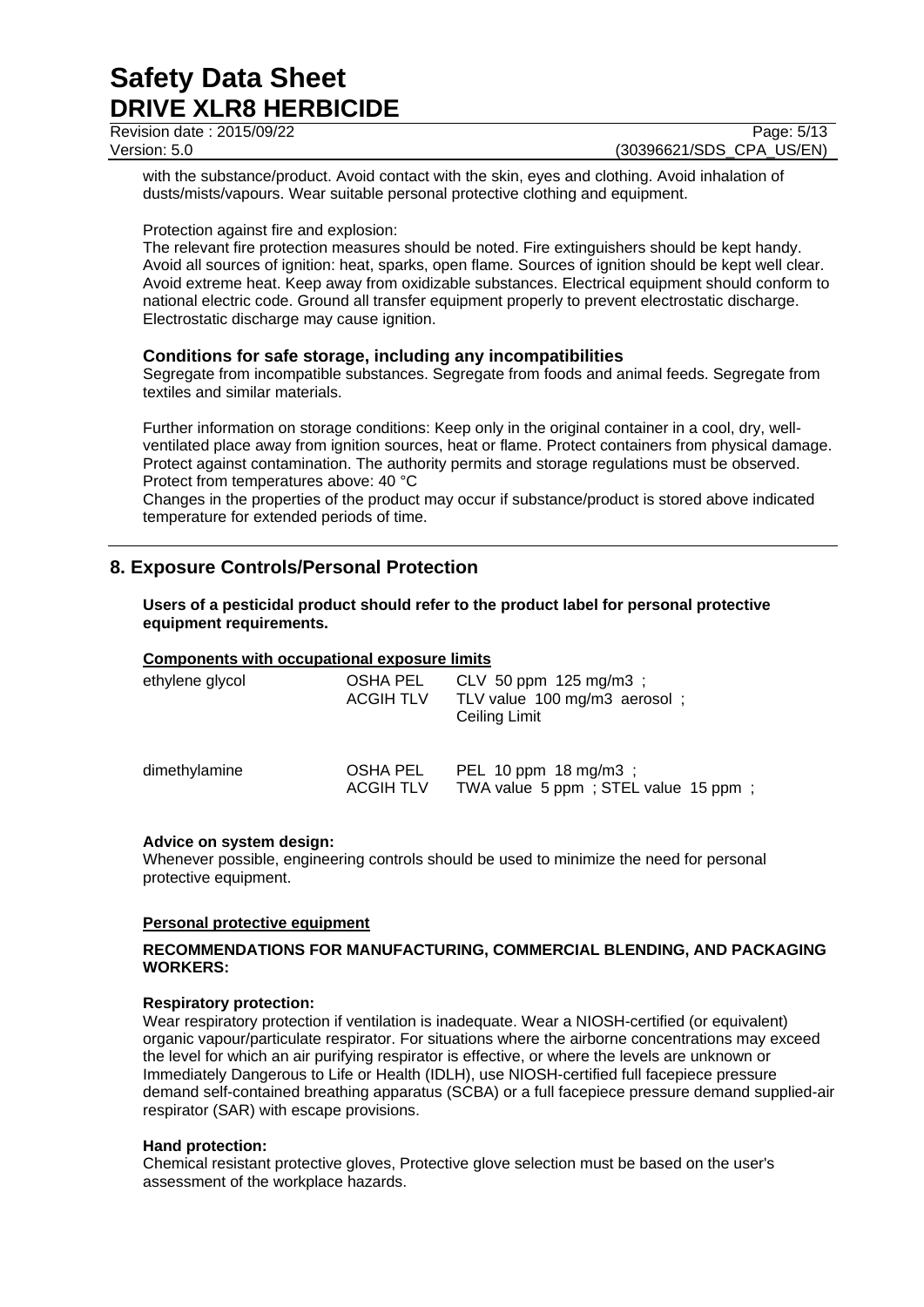Revision date : 2015/09/22 Page: 6/13

Version: 5.0 (30396621/SDS\_CPA\_US/EN)

#### **Eye protection:**

Safety glasses with side-shields. Tightly fitting safety goggles (chemical goggles). Wear face shield if splashing hazard exists.

#### **Body protection:**

Body protection must be chosen depending on activity and possible exposure, e.g. head protection, apron, protective boots, chemical-protection suit.

#### **General safety and hygiene measures:**

Wear long sleeved work shirt and long work pants in addition to other stated personal protective equipment. Work place should be equipped with a shower and an eye wash. Handle in accordance with good industrial hygiene and safety practice. Personal protective equipment should be decontaminated prior to reuse. Gloves must be inspected regularly and prior to each use. Replace if necessary (e.g. pinhole leaks). Take off immediately all contaminated clothing. Store work clothing separately. Hands and/or face should be washed before breaks and at the end of the shift. No eating, drinking, smoking or tobacco use at the place of work. Keep away from food, drink and animal feeding stuffs.

# **9. Physical and Chemical Properties**

| Form:<br>Odour:<br>Odour threshold:<br>Colour:<br>pH value:<br>Boiling point: | liquid<br>characteristic<br>Not determined due to potential health hazard by inhalation.<br>yellow<br>approx. 7.9 - 9.9<br>$(1\%$ (m), 25 °C)<br>approx. 197.4 °C<br>(1,013 hPa) |                                                                                                 |
|-------------------------------------------------------------------------------|----------------------------------------------------------------------------------------------------------------------------------------------------------------------------------|-------------------------------------------------------------------------------------------------|
| Flash point:                                                                  | Information applies to the solvent.<br>approx. 111 °C<br>Information applies to the solvent.                                                                                     |                                                                                                 |
| Flammability:<br>Autoignition:                                                | not applicable<br>approx. 398 °C                                                                                                                                                 |                                                                                                 |
| Vapour pressure:                                                              | Information applies to the solvent.<br>approx. 0.123 hPa<br>(25 °C)                                                                                                              | (measured)                                                                                      |
| Density:                                                                      | Information applies to the solvent.<br>approx. 1.13 g/cm3<br>(20 °C)<br>9.4378 Lb/USg<br>(68 °F)                                                                                 |                                                                                                 |
| Vapour density:                                                               | not applicable                                                                                                                                                                   |                                                                                                 |
| Partitioning coefficient n-<br>octanol/water (log Pow):                       | The statements are based on the<br>properties of the individual<br>components.                                                                                                   |                                                                                                 |
| Information on: quinclorac                                                    |                                                                                                                                                                                  |                                                                                                 |
| Partitioning coefficient n-<br>octanol/water (log Pow):                       | $-0.74$<br>(20 °C)<br>$-3.74$<br>(20 °C)<br>1.76<br>(20 °C)                                                                                                                      | (Directive<br>92/69/EEC, A.8)<br>(Directive<br>92/69/EEC, A.8)<br>(Directive<br>92/69/EEC, A.8) |
| Thermal decomposition:                                                        | carbon monoxide, carbon dioxide, nitrogen dioxide, Hydrogen<br>chloride, halogenated hydrocarbons, Hydrocarbons                                                                  |                                                                                                 |

Stable at ambient temperature. If product is heated above decomposition temperature toxic vapours may be released.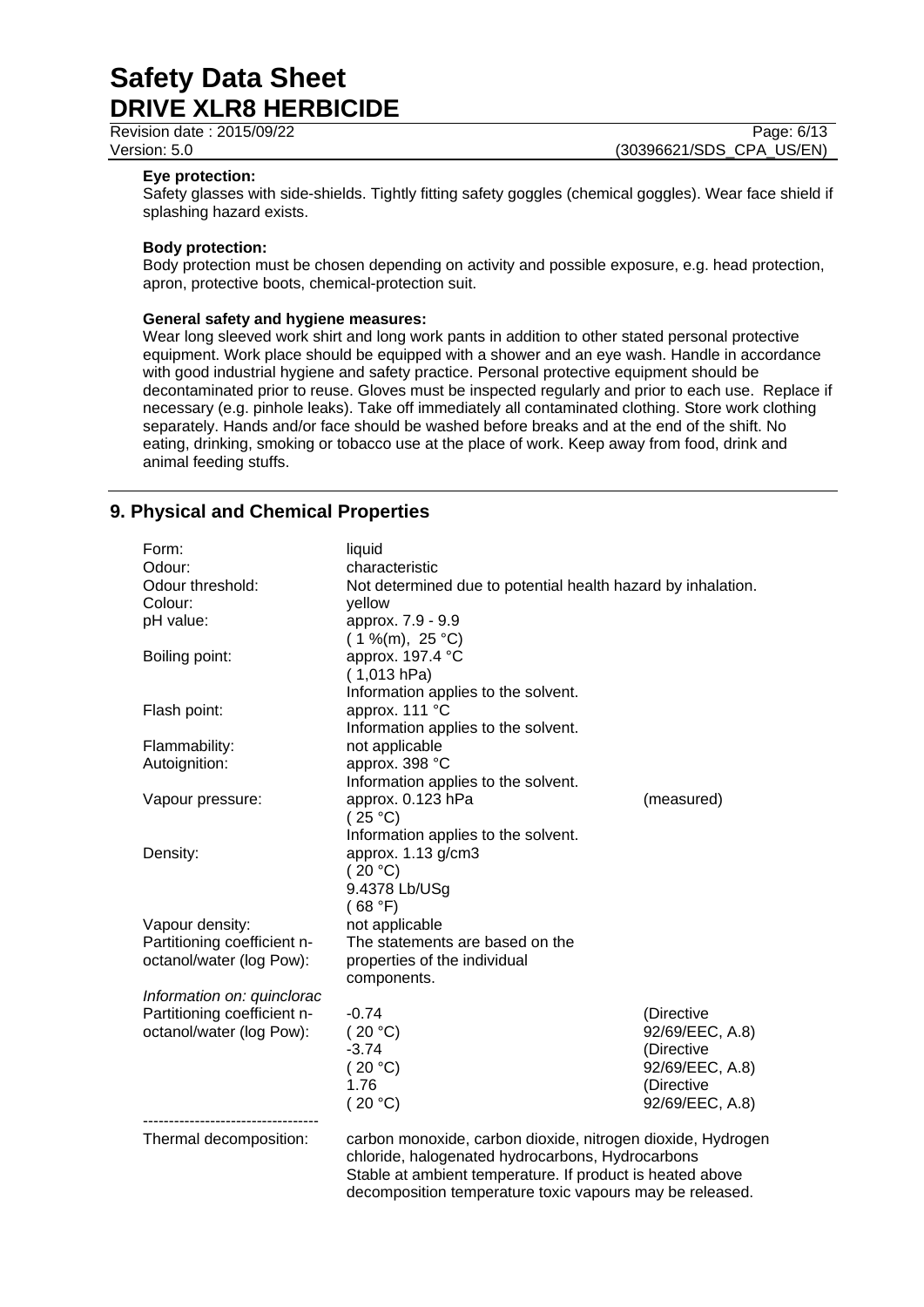Revision date : 2015/09/22 Page: 7/13

Version: 5.0 (30396621/SDS\_CPA\_US/EN)

| Viscosity, dynamic:                                             | approx. 10.27 mPa.s<br>(20 °C)                                                                                                        |
|-----------------------------------------------------------------|---------------------------------------------------------------------------------------------------------------------------------------|
| Solubility in water:<br>Evaporation rate:<br>Other Information: | dispersible<br>not applicable<br>If necessary, information on other physical and chemical<br>parameters is indicated in this section. |

# **10. Stability and Reactivity**

### **Reactivity**

No hazardous reactions if stored and handled as prescribed/indicated.

Oxidizing properties: Not an oxidizer.

## **Chemical stability**

The product is stable if stored and handled as prescribed/indicated.

# **Possibility of hazardous reactions**

The product is chemically stable. Hazardous polymerization will not occur. No hazardous reactions if stored and handled as prescribed/indicated.

### **Conditions to avoid**

Avoid all sources of ignition: heat, sparks, open flame. Avoid prolonged storage. Avoid electro-static discharge. Avoid contamination. Avoid prolonged exposure to extreme heat. Avoid extreme temperatures.

#### **Incompatible materials**

strong oxidizing agents, strong bases, strong acids

## **Hazardous decomposition products**

Decomposition products:

Hazardous decomposition products: No hazardous decomposition products if stored and handled as prescribed/indicated.

Thermal decomposition:

Possible thermal decomposition products:

carbon monoxide, carbon dioxide, nitrogen dioxide, Hydrogen chloride, halogenated hydrocarbons, **Hydrocarbons** 

Stable at ambient temperature. If product is heated above decomposition temperature toxic vapours may be released.

# **11. Toxicological information**

## **Primary routes of exposure**

Routes of entry for solids and liquids are ingestion and inhalation, but may include eye or skin contact. Routes of entry for gases include inhalation and eye contact. Skin contact may be a route of entry for liquefied gases.

## **Acute Toxicity/Effects**

Acute toxicity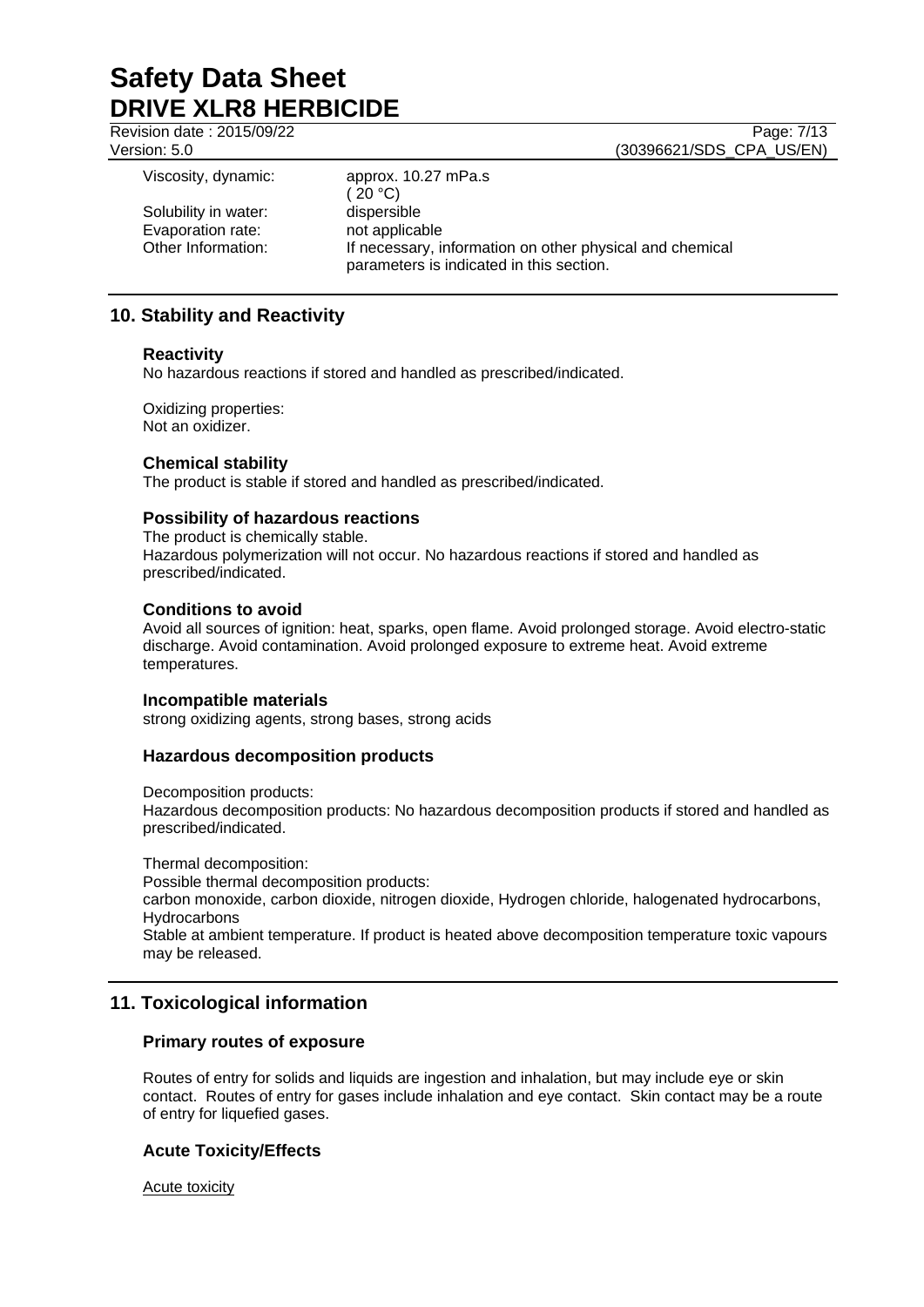Revision date : 2015/09/22 Page: 8/13

Version: 5.0 (30396621/SDS\_CPA\_US/EN)

Assessment of acute toxicity: Slightly toxic after single ingestion. Relatively nontoxic after short-term inhalation. Relatively nontoxic after short-term skin contact.

Oral

Type of value: LD50 Species: rat Value: > 2,000 mg/kg No mortality was observed.

Inhalation

Type of value: LC50 Species: rat Value: > 5.2 mg/l Exposure time: 4 h No mortality was observed.

**Dermal** 

Type of value: LD50 Species: rat Value: > 5,000 mg/kg

Assessment other acute effects

Assessment of STOT single: Based on the available information there is no specific target organ toxicity to be expected after a single exposure.

The product has not been tested. The statement has been derived from the properties of the individual components.

**Irritation / corrosion** 

Assessment of irritating effects: May cause slight irritation to the skin. May cause moderate but temporary irritation to the eyes.

Skin

Species: rabbit Result: non-irritant Method: OECD Guideline 404

Eye Species: rabbit May cause slight but temporary irritation to the eyes.

**Sensitization** Assessment of sensitization: Skin sensitizing effects were not observed in animal studies.

modified Buehler test Species: guinea pig Result: Non-sensitizing.

# **Chronic Toxicity/Effects**

## Repeated dose toxicity

Assessment of repeated dose toxicity: The product has not been tested. The statement has been derived from the properties of the individual components.

*Information on: ethylene glycol*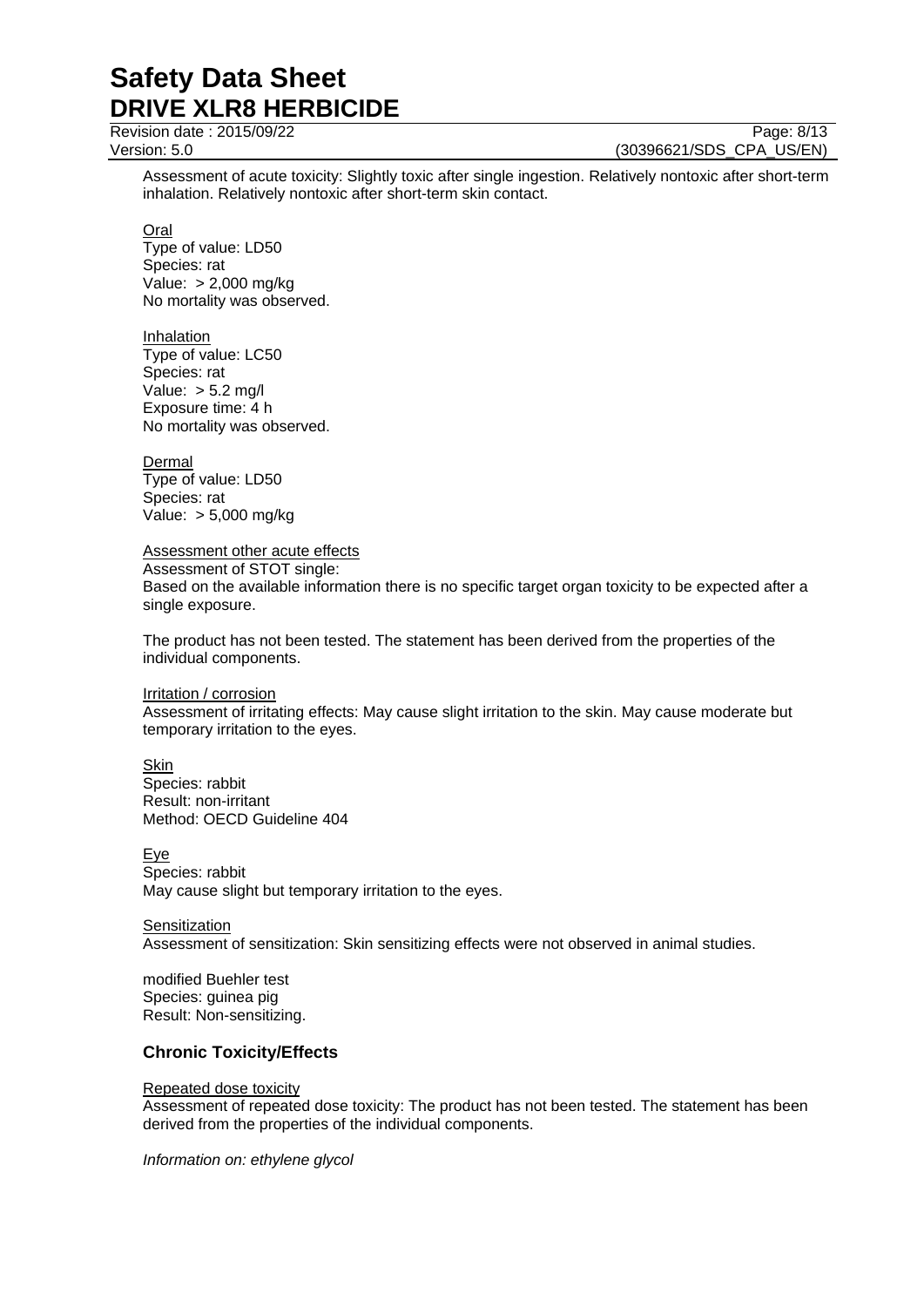Revision date : 2015/09/22 Page: 9/13

Version: 5.0 (30396621/SDS\_CPA\_US/EN)

*Assessment of repeated dose toxicity: The substance may cause damage to the kidney after repeated ingestion. The substance may cause damage to the kidney after repeated skin contact with high doses.*

#### *Information on: dimethylamine*

*Assessment of repeated dose toxicity: After repeated exposure the prominent effect is local irritation.* ----------------------------------

#### Genetic toxicity

Assessment of mutagenicity: The product has not been tested. The statement has been derived from the properties of the individual components. Mutagenicity tests revealed no genotoxic potential.

#### **Carcinogenicity**

Assessment of carcinogenicity: The product has not been tested. The statement has been derived from the properties of the individual components. The results of various animal studies gave no indication of a carcinogenic effect.

#### Reproductive toxicity

Assessment of reproduction toxicity: The product has not been tested. The statement has been derived from the properties of the individual components. The results of animal studies gave no indication of a fertility impairing effect.

#### **Teratogenicity**

Assessment of teratogenicity: The product has not been tested. The statement has been derived from the properties of the individual components.

#### *Information on: Quinclorac*

*Assessment of teratogenicity: No indications of a developmental toxic / teratogenic effect were seen in animal studies.*

----------------------------------

#### *Information on: ethylene glycol*

*Assessment of teratogenicity: In animal studies the substance caused malformations when given at high doses.*

*However, the relevance of this result for humans is unclear.*

----------------------------------

Other Information Misuse can be harmful to health.

## **Symptoms of Exposure**

The most important known symptoms and effects are described in the labelling (see section 2) and/or in section 11., Further important symptoms and effects are so far not known.

## **12. Ecological Information**

#### **Toxicity**

#### Toxicity to fish

*Information on: Quinclorac LC50 (96 h) > 100 mg/l, Oncorhynchus mykiss (EPA 72-1, static) LC50 (96 h) > 100 mg/l, Lepomis macrochirus (EPA 72-1, static)* ----------------------------------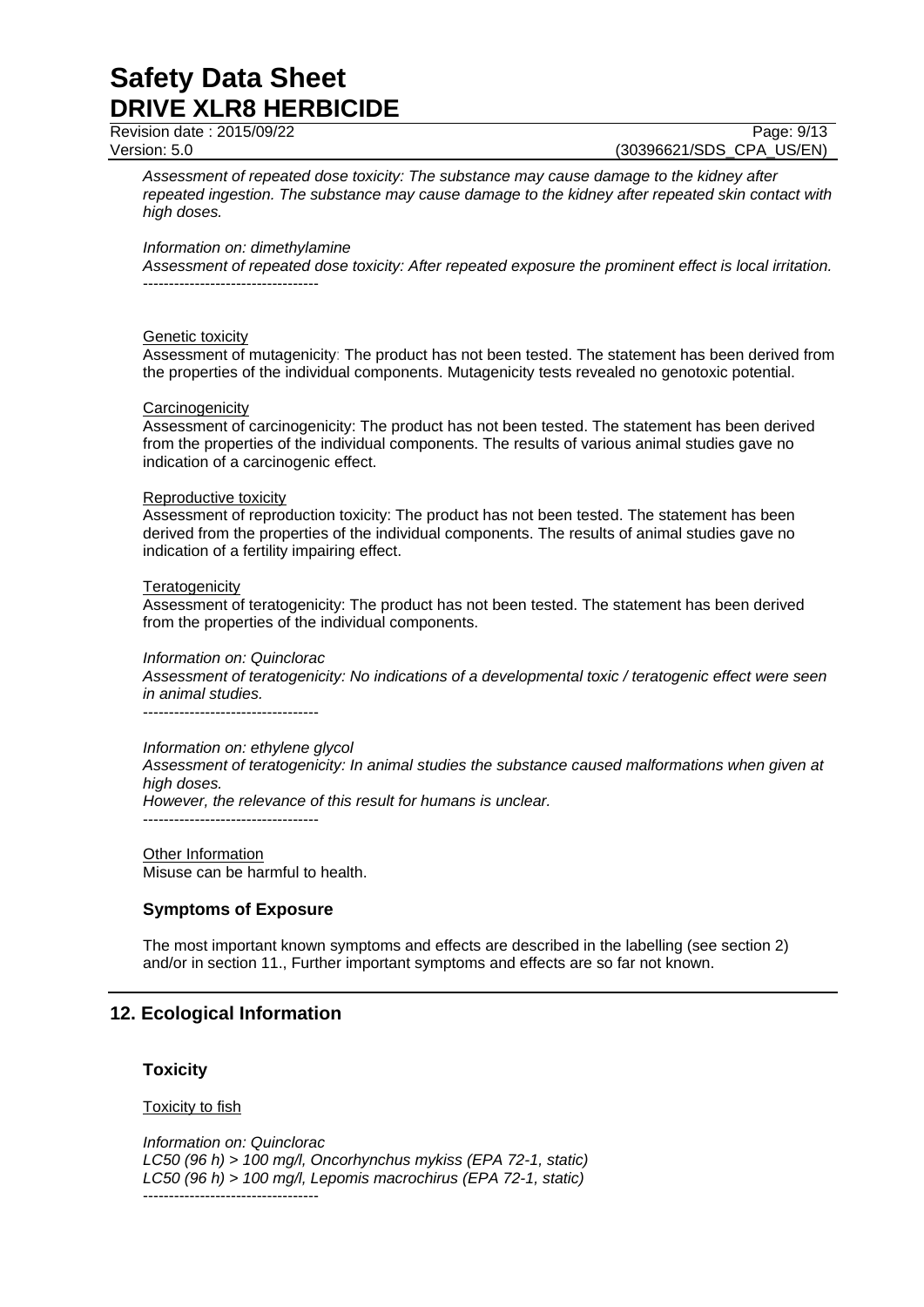Revision date : 2015/09/22 Page: 10/13

Version: 5.0 (30396621/SDS\_CPA\_US/EN)

#### Aquatic invertebrates

*Information on: Quinclorac EC50 (48 h) > 100 mg/l, Daphnia magna (OECD Guideline 202, part 1, static)* ----------------------------------

#### Aquatic plants

*Information on: Quinclorac EC50 (96 h) > 100 mg/l (biomass), Pseudokirchneriella subcapitata (OECD Guideline 201, static) EC50 (96 h) > 100 mg/l (growth rate), Anabaena flos-aquae (OECD Guideline 201)* ----------------------------------

#### Chronic toxicity to fish

*Information on: quinclorac No observed effect concentration (38 d) 31 mg/l, Pimephales promelas* ----------------------------------

#### Chronic toxicity to aquatic invertebrates

*Information on: quinclorac No observed effect concentration (21 d) 110 mg/l, Daphnia magna* ----------------------------------

Assessment of terrestrial toxicity With high probability not acutely harmful to terrestrial organisms.

#### Other terrestrial non-mammals

*Information on: Quinclorac LC50, Anas platyrhynchos With high probability not acutely harmful to terrestrial organisms. LD50 > 100 ug/bee, Apis mellifera With high probability not acutely harmful to terrestrial organisms.* ----------------------------------

#### **Bioaccumulative potential**

Assessment bioaccumulation potential The product has not been tested. The statement has been derived from the properties of the individual components.

#### **Mobility in soil**

Assessment transport between environmental compartments The product has not been tested. The statement has been derived from the properties of the individual components.

*Information on: quinclorac*

*Following exposure to soil, the product trickles away and can - dependant on degradation - be transported to deeper soil areas with larger water loads.* ----------------------------------

# **Additional information**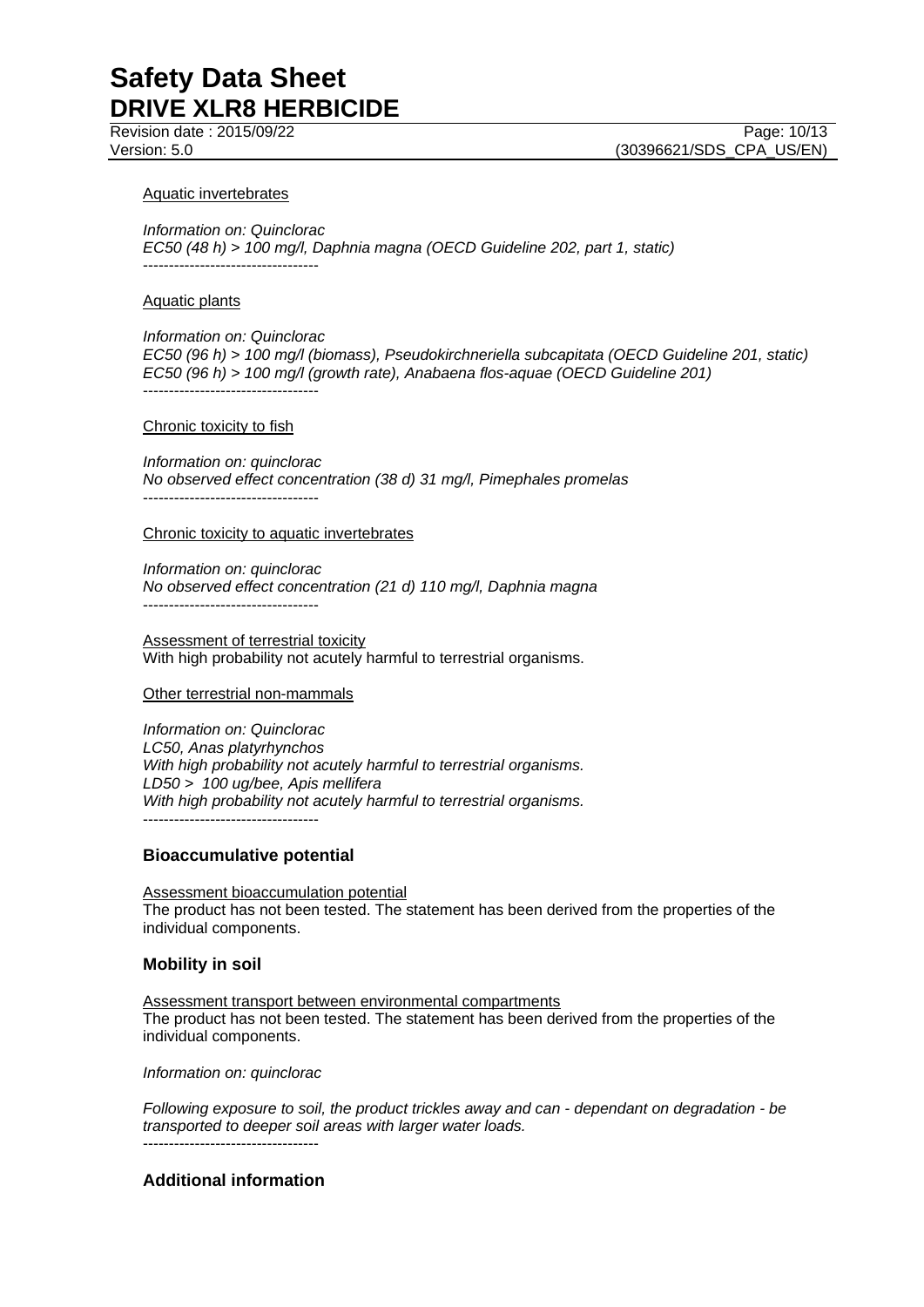Revision date : 2015/09/22 Page: 11/13

Version: 5.0 **(30396621/SDS\_CPA\_US/EN)** 

Other ecotoxicological advice:

The ecological data given are those of the active ingredient. Do not release untreated into natural waters.

# **13. Disposal considerations**

#### **Waste disposal of substance:**

Pesticide wastes are regulated. Improper disposal of excess pesticide, spray mix or rinsate is a violation of federal law. If pesticide wastes cannot be disposed of according to label instructions, contact the State Pesticide or Environmental Control Agency or the Hazardous Waste representative at the nearest EPA Regional Office for guidance.

#### **Container disposal:**

Rinse thoroughly at least three times (triple rinse) in accordance with EPA recommendations. Consult state or local disposal authorities for approved alternative procedures such as container recycling. Recommend crushing, puncturing or other means to prevent unauthorized use of used containers.

#### **RCRA:**

This product is not regulated by RCRA.

# **14. Transport Information**

**Land transport** USDOT

Not classified as a dangerous good under transport regulations

**Sea transport** IMDG

Not classified as a dangerous good under transport regulations

# **Air transport**

IATA/ICAO

Not classified as a dangerous good under transport regulations

#### **Further information**

DOT: This product is regulated if the amount in a single receptacle exceeds the Reportable Quantity (RQ). Please refer to Section 15 of this MSDS for the RQ for this product.

# **15. Regulatory Information**

## **Federal Regulations**

#### **Registration status:**

Crop Protection TSCA, US released / exempt

Chemical TSCA, US blocked / not listed

**EPCRA 311/312 (Hazard categories):** Acute: Chronic: Fire

**EPCRA 313:**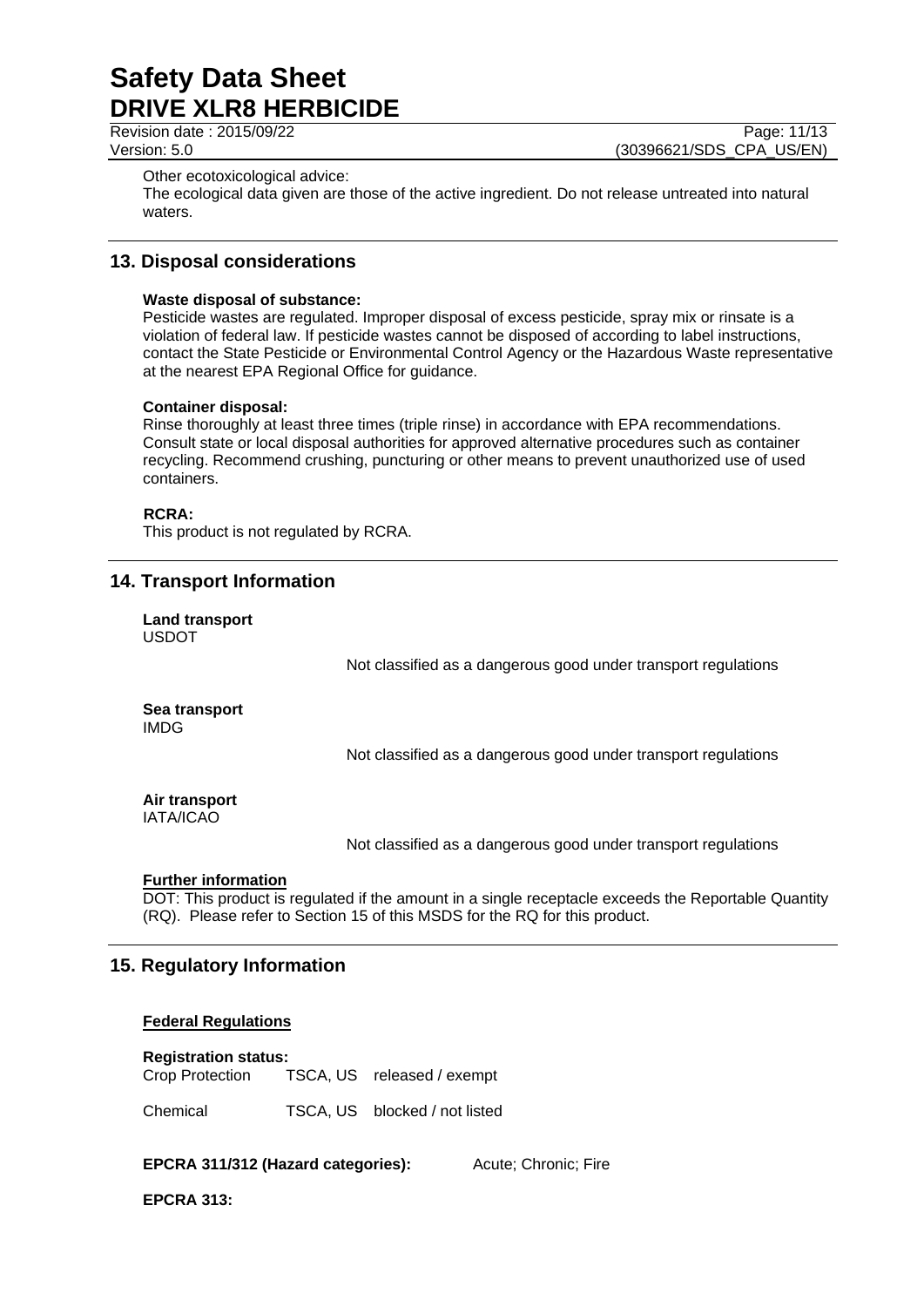Revision date : 2015/09/22 Page: 12/13

Version: 5.0 (30396621/SDS\_CPA\_US/EN)

| <b>CAS Number</b><br>$107 - 21 - 1$<br>$124 - 40 - 3$ | <b>Chemical name</b><br>ethylene glycol<br>dimethylamine |                     |
|-------------------------------------------------------|----------------------------------------------------------|---------------------|
| <b>CERCLA RQ</b>                                      | <b>CAS Number</b>                                        | <b>Chemical nam</b> |
| 5000 LBS                                              | $107 - 21 - 1$                                           | ethylene glycol     |

**CERC R CAS EXECUTE** 

# **CA Prop. 65:**

CA PROP 65: An assessment has determined that there is no significant risk present.

#### **Labeling requirements under FIFRA**

This chemical is a pesticide product registered by the Environmental Protection Agency and is subject to certain labeling requirements under federal pesticide law. These requirements differ from the classification criteria and hazard information required for safety data sheets, and workplace labels of non-pesticide chemicals. Following is the hazard information as required on the pesticide label.

CAUTION: Causes eye irritation. HARMFUL IF SWALLOWED. HARMFUL IF ABSORBED THROUGH SKIN. HARMFUL IF INHALED. Prolonged or repeated skin contact may cause sensitization or allergic reactions. KEEP OUT OF REACH OF CHILDREN. KEEP OUT OF REACH OF DOMESTIC ANIMALS. Avoid contact with the skin, eyes and clothing. Avoid inhalation of mists/vapours.

# **16. Other Information**

#### **SDS Prepared by:**

BASF NA Product Regulations SDS Prepared on: 2015/09/22

We support worldwide Responsible Care® initiatives. We value the health and safety of our employees, customers, suppliers and neighbors, and the protection of the environment. Our commitment to Responsible Care is integral to conducting our business and operating our facilities in a safe and environmentally responsible fashion, supporting our customers and suppliers in ensuring the safe and environmentally sound handling of our products, and minimizing the impact of our operations on society and the environment during production, storage, transport, use and disposal of our products.

IMPORTANT: WHILE THE DESCRIPTIONS, DESIGNS, DATA AND INFORMATION CONTAINED HEREIN ARE PRESENTED IN GOOD FAITH AND BELIEVED TO BE ACCURATE , IT IS PROVIDED FOR YOUR GUIDANCE ONLY. BECAUSE MANY FACTORS MAY AFFECT PROCESSING OR APPLICATION/USE, WE RECOMMEND THAT YOU MAKE TESTS TO DETERMINE THE SUITABILITY OF A PRODUCT FOR YOUR PARTICULAR PURPOSE PRIOR TO USE. NO WARRANTIES OF ANY KIND, EITHER EXPRESSED OR IMPLIED, INCLUDING WARRANTIES OF MERCHANTABILITY OR FITNESS FOR A PARTICULAR PURPOSE, ARE MADE REGARDING PRODUCTS DESCRIBED OR DESIGNS, DATA OR INFORMATION SET FORTH, OR THAT THE PRODUCTS, DESIGNS, DATA OR INFORMATION MAY BE USED